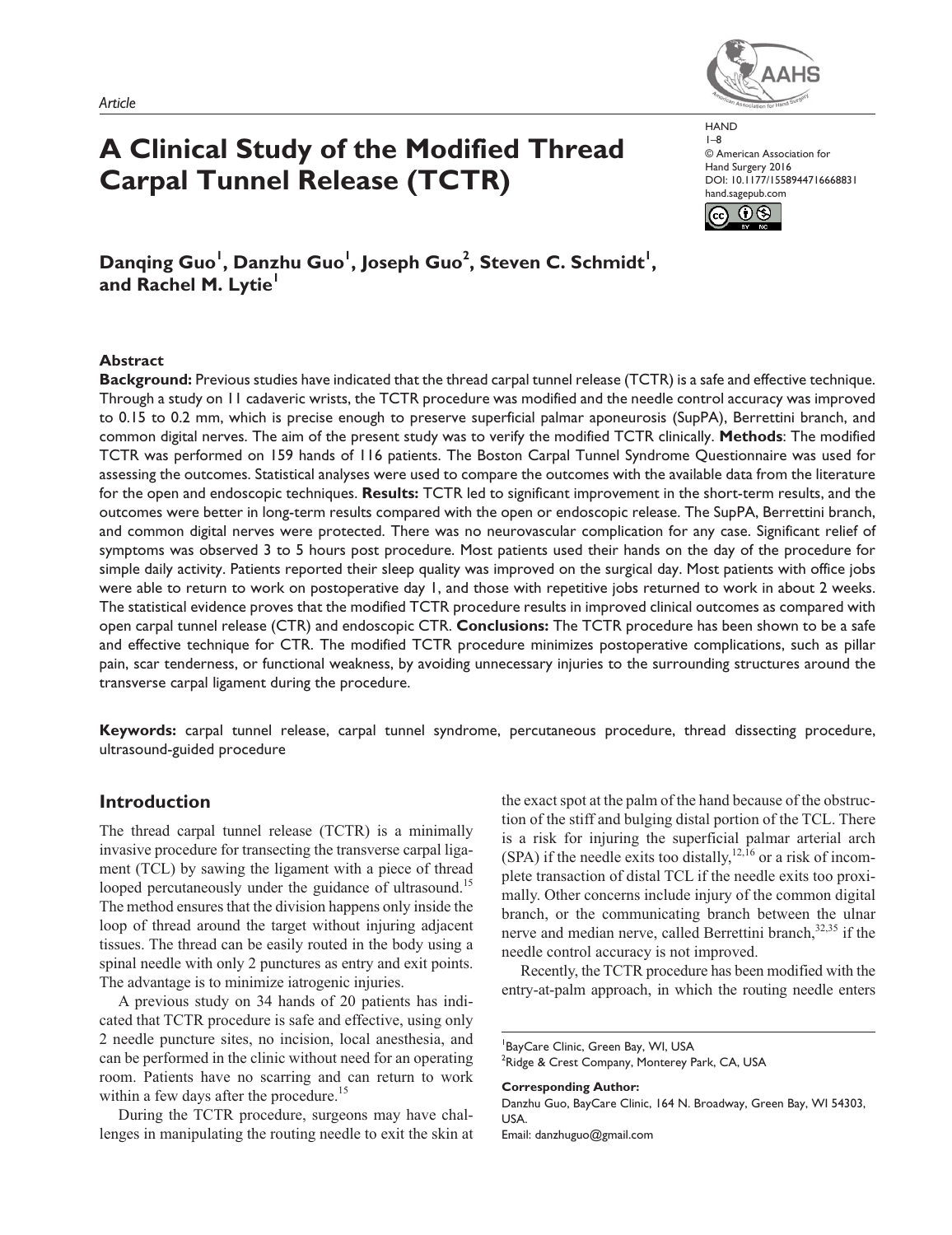the skin at the palm of the hand and exits near the wrist, rather than entering near the wrist and exiting at the palm (the entryat-wrist approach). With this modification, not only does the needle easily exit near the wrist with the wrist dorsiflexion, but also the needle angulation and positioning becomes more accurate at this critical space near the entry point that contains "at-risk" structures, because it is easier to handle a flexible needle with its tip close to the entry than its tip away from the entry as the previous situation of needle exiting. Furthermore, instead of beginning with an 18G needle, a 27G needle is used to start the routing at the palm. Then, the 18G needle follows the track of the fine needle to continue further routing. Using a flexible fine needle to start routing is helpful for better coordination with the ultrasound probe and better control of the needle positioning near the entry.

In a recent study on 11 unembalmed cadaveric wrists, the modified TCTR procedure was verified and the needle control accuracy was measured to be 0.15 to 0.2 mm, which is precise enough to protect the superficial palmar aponeurosis (SupPA), Berrettini branch, and common digital nerves.<sup>14</sup>

The purpose of this study was to evaluate the clinical outcomes of the modified TCTR. We hypothesized that the modification would result in improved clinical outcomes as compared with open carpal tunnel release (OCTR) and endoscopic carpal tunnel release (ECTR).

In the present study, TCTR was performed on 159 hands of 116 patients. The Boston Carpal Tunnel Syndrome Questionnaire  $(BCTQ)^{19}$  was used for assessing the symptom severity and functional status of the patients to measure outcomes. The outcomes were then compared with the OCTR and ECTR outcomes in the literature through statistical analyses.

# **Materials and Methods**

# *General*

The study is under the surveillance of the Quality Committee. To date, a total of 159 TCTR procedures have been performed on 116 patients in 14 months by 3 surgeons. The average age of patients was  $54.83 \pm 12.72$ , with an age range of 26 to 84 years. There were 39 males and 77 females. Of these patients, 43 patients had TCTR on both hands on different dates. None of the hands had prior carpal tunnel release (CTR). There were 17 patients with diabetes. All of the patients either failed conservative management or requested a surgical release. The preprocedure sonographic evaluation showed that all patients were eligible for TCTR without exclusion.

The diagnosis of carpal tunnel syndrome (CTS) was based on standard clinical criteria, including history, physical examination, electromyography (EMG), and sonographic studies. All patients completed a preprocedure BCTQ and a 24-hour and 6-month postoperative phone call follow-up. Clinical postoperative evaluations were completed at 3 to 7 days, 1 month, 3 months, and 1 year. Patients completed the BCTQ at each follow-up (phone call and evaluation).

## *Equipment*

The equipment utilized for the technique includes a musculoskeletal ultrasound system, a 30G 1-inch needle, a 27G 1.5-inch needle, 2 18G 3.5-inch spinal needles, a piece of surgical dissecting thread (Loop&Shear™, 0.009 inch in diameter; Ridge & Crest Company, Monterey Park, California), 1% lidocaine 5 mL, and 0.5% lidocaine 10 mL.

## *Limit Points of Division*

The limit points of division determine the location and the size of the division on the TCL. The distal limit point was selected sonographically at the tip of the duck's beak (DB), shaped at the distal portion of TCL together with palmar aponeurosis, blending with the SupPA at a more superficial level (Figure 1). The concept of the DB was first presented by RojoMnaute et al.<sup>30</sup> The proximal limit of point was the exit point, which is at 2 cm proximal to the distal wrist crease.

# *Diagnosis*

Most patients had suffered from CTS for at least 12 months and failed conservative treatments. There were 5 patients with severe thenar atrophy, abductor pollicis brevis weakness, and constant numbness and tingling in median nerve sensory distribution. There were 25 patients with impaired 2-point discrimination.

Preprocedure sonographic evaluation revealed anatomic variants of the patients, such as Berrettini branch, bifid median nerve, trifid median nerve, persistant median artery, variant superficial palmar arch, accessory abductor digiti minimi, and proximal origin of the lumbricals in the carpal tunnel. EMG was used to confirm the diagnosis.

# *Procedure and performance*

The procedures were performed in a clinic procedure room by a surgeon with a medical assistant operating at the key board of the ultrasound machine.

An ultrasound was used to identify the median nerve, the third and fourth common digital nerves, Berrettini branch if it exists, the flexor tendons, the proximal and distal margins of the TCL, the bony marks of pisiform, tubercle of the scaphoid, hook of the hamate, tubercle of the trapezium, and the SPA.

Using a 30G 1-inch needle, 1 mL of 1% lidocaine was injected subcutaneously at the entry and exit points for local anesthesia. All patients were under local anesthesia, were conscious during the procedure, and were able to cooperate with the surgeon.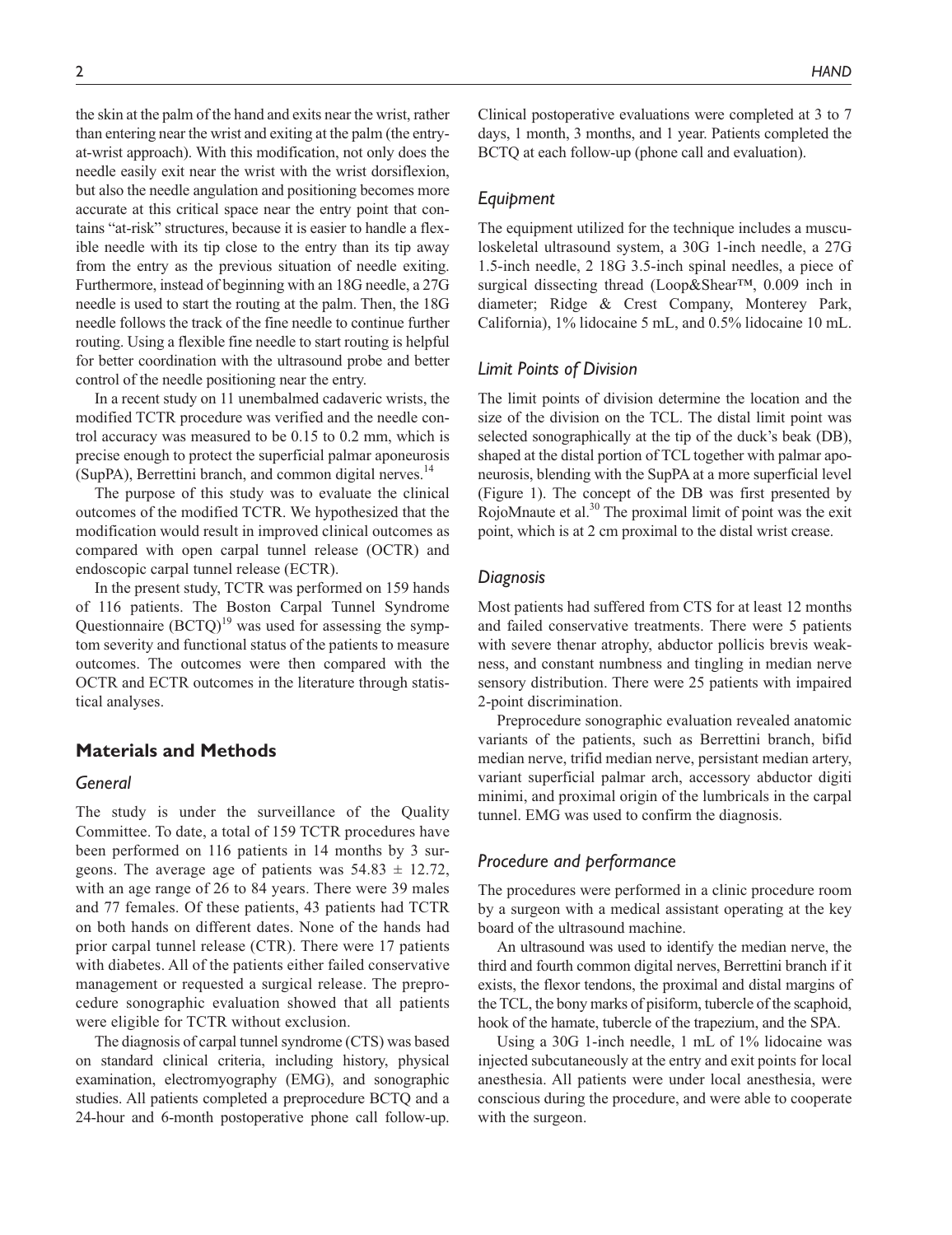

**Figure 1.** Duck's beak (distal on left).

*Note.* The TCL blends with the superficial palmar aponeurosisas to show a hyperechoic area like a DB. The DB overlies the palmar fat pad, seen as a hypoechoic area between the DB and the flexor tendons. DB = the duck's beak;  $SC =$  subcutaneous fibroadipose tissue of the palm;  $SPA =$ superficial palmar arterial arch; SupPA = superficial palmar aponeurosis; fd = fat pad; TCL = transverse carpal ligament; FDS = flexor digitorum superficialis tendons; FDP = flexor digitorum profundus tendons; MC = metacarpal bone;  $C =$  capitate bone.



**Figure 2.** The routing needle traveled between the entry and exit points.

The routing needle traveled between the entry point on the palm and exit points at the wrist (Figure 2). The routing process includes 2 needle passes. The first pass is at the dorsal side of the TCL, and the second pass is at the palmar



**Figure 3.** The routing path of thread with SupPA (top) or without SupPA (bottom) in the loop (distal on right). *Note.* SupPA = superficial palmar aponeurosis; PS level = plane of the line connecting the pisiform and scaphoid bones;  $SC =$  subcutaneous fibroadipose tissue of the palm; HT level = plane of the line connecting the hook of hamate and trapezium tuberosity bones; SPA = superficial palmar arterial arch; DeepPA = deep palmar aponeurosis; TCL = transverse carpal ligament; FDS = flexor digitorum superficialis tendons; FDP = flexor digitorum profundus tendons;  $R =$  radius;  $L =$  lunate bone;  $C =$  capitate bone;  $MC =$  metacarpal bone.

side. The 2 different routing paths are illustrated in Figure 3. The whole process was under the real-time visualization of ultrasound, and was involved with hydrodissecting all the time (injecting fluid to hydrostatically separate the tissues and create the space in between). The details are described as follows.

*Step 1. Inserted a fine needle into carpal tunnel at DB.* A 27G needle was inserted subcutaneously at the palm of the hand, advanced proximally with hydrodissection with  $1\%$ lidocaine. After being passed over SPA (Figure 4), it was penetrated through the SupPA, then through the deep layer of palmar aponeurosis (DeepPA), then into the carpal tunnel at the tip of the DB (Figure 5). The needle was then removed.

*Step 2. The first pass via the dorsal side of TCL.* An 18G spinal needle was slightly curved at the tip and distal shaft. Following the track of the needle in step 1, the needle was placed into the carpal tunnel, and advanced along the dorsal surface of the TCL toward exit point (Figure 6). With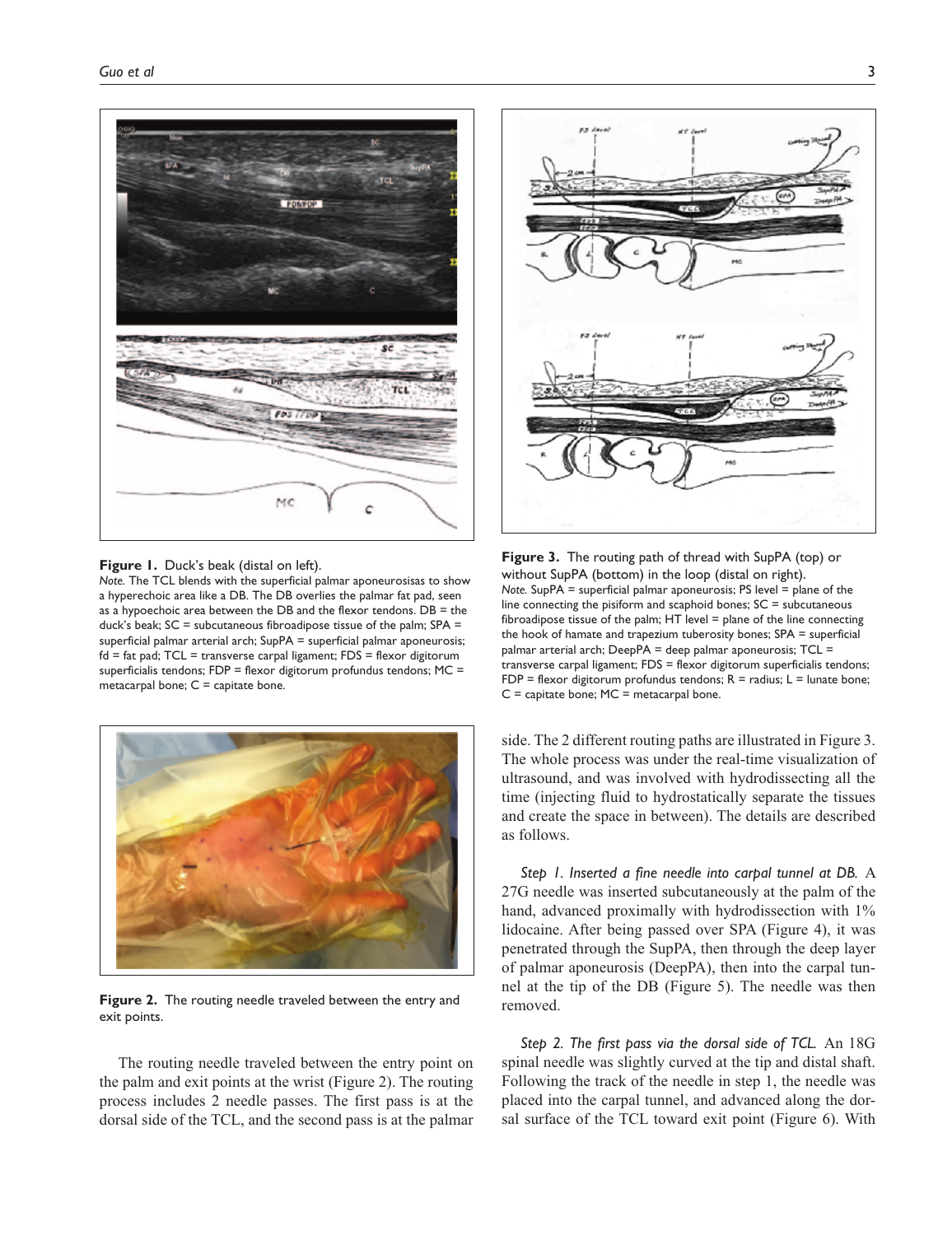

**Figure 4.** The 27G needle passed over the SPA. *Note.* SPA = superficial palmar arterial arch; SC = subcutaneous fibroadipose

tissue of the palm; SupPA = superficial palmar aponeurosis; DB = the duck's beak; fd = fat pad; FDS = flexor digitorum superficialis tendons; FDP = flexor digitorum profundus tendons; MC = metacarpal bone.

dorsiflexion of the wrist, the needle exited at the exit point near the wrist. One end of the cutting thread was sent to the entry side from the exit side through the needle, and the needle was then withdrawn while leaving the thread in the carpal tunnel.

*Step 3. The second pass via the palmar side of TCL.* A straight 18G spinal needle was placed into the same entry point, advanced subcutaneously along palmar surface of SupPA, and exited at the same exit. The thread emerging from the hand was then passed through the needle, leaving the thread looped around the ligament (Figure 3, top).

Ultrasound was used to check the thread loop (Figure 7, top). The TCL was manually dissected by a reciprocating motion of the thread until the thread moved out of the hand. It took about 10 seconds.

*Modified step 3. The second pass with preserving SupPA.* In this step, the SupPA will be excluded from the loop. After step 2, a straight 18G spinal needle followed the track of the needle in step 1 to be sent through the SupPA, and then advanced along the dorsal surface of the SupPA, instead of the palmar surface in step 3, until exiting at the same exit (Figure 3, bottom, and Figure 7, bottom).

The first 48 cases were performed with step 3, and the following cases were performed with a modified step 3.



**Figure 5.** The 27G needle passed through the SupPA at the tip of DB.

*Note.* SupPA = superficial palmar aponeurosis;  $DB =$  the duck's beak;  $SC = subcutaneous fibroadpose tissue of the palm; TCL = transverse$ carpal ligament; SPA = superficial palmar arterial arch; FDS = flexor digitorum superficialis tendons; FDP = flexor digitorum profundus tendons; MC = metacarpal bone.

## *Statistical Analyses*

The statistical analyses were conducted on the BCTQ scores to compare the outcomes for different postoperative intervals with the data from ECTR and OCTR from the literature. The *P* values were calculated through *z* tests. The significant level used was .05.

# **Results**

The TCTR procedure was performed with the modified technique as described on a total of 159 cases.

For the first 23 cases, Kenalog 20 mg mixed with 0.5% lidocaine was used as the hydrodissection fluid. Unexpectedly, there were 7 cases with mild clear fluid oozing at the exit point postoperatively. Five of these patients healed in 7 to 10 days whereas 2 developed infection. One infected case involved a patient with chronic pain syndrome and poor hygiene. She had not returned to the clinic for the routine 3 to 7-day follow-up. She returned to the clinic only after she was aware of the infection at the exit point. The patient was placed on 7 days of antibiotics and the exit point wound was treated and covered to keep dry and clean. The signs of infection disappeared in 2 days. Subsequent follow-up revealed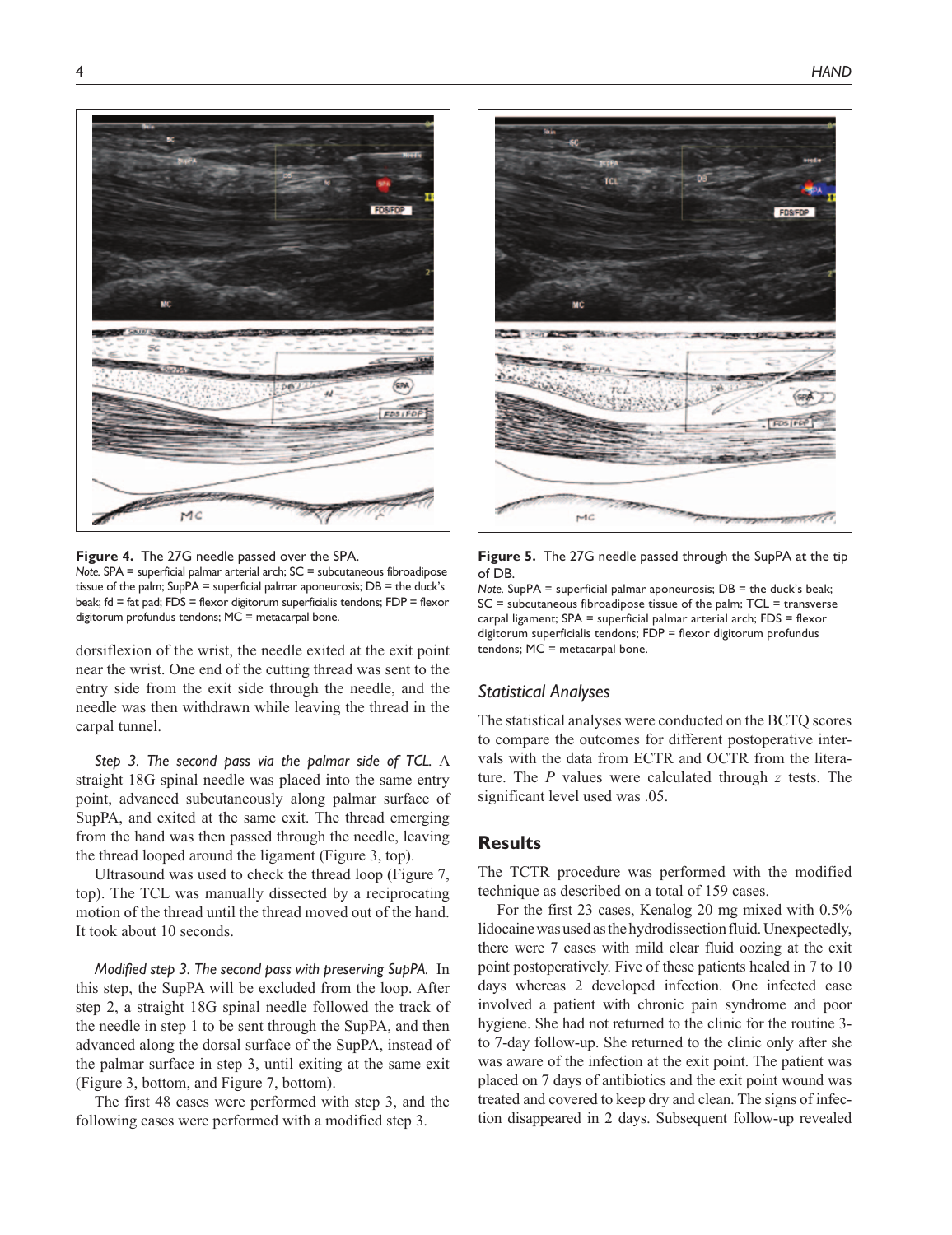

**Figure 6.** The 18G needle in the first pass. *Note.* SupPA = superficial palmar aponeurosis; TCL = transverse carpal ligament; DB = the duck's beak; SPA = superficial palmar arterial arch; FDS = flexor digitorum superficialis tendons; FDP = flexor digitorum profundus tendons; MC = metacarpal bone.

her carpal tunnel symptoms had completely resolved with no scar at the exit point. The second infection case was related to a patient with type I diabetes. Her carpal tunnel symptoms had completely resolved on postoperative day 1; however, there was mild clear oozing at the exit point without infection. Although she was instructed to keep the wound dry during the follow-up visit on day 7, she returned to work on day 8 and washed her hands frequently as required by her job. She was immediately placed on antibiotics when erythema was noticed at the exit point on postoperative day 10. She ended up with open drainage.

It was decided that no steroid would be used for the subsequent cases, considering that it was possible that use of steroid was related to oozing and infection in previous cases. There were no infections in subsequent cases.

After completing the first 48 cases (26 with steriod and 22 without steriod), the TCTR procedure was modified to preserve SupPA for minimizing injury of the unnecessary surgical trauma. The Berrettini branch and common digital branch were protected for all the cases. We have successfully completed all TCTR procedures without neurovascular impairments or other postoperative complications of skin neuropraxia, sensory cutaneous neuroma–caused palmar symptoms, or reflex sympathetic dystrophy. There was no scarring.



**Figure 7.** The sonographical view of the completed routing loop with (top) or without (bottom) the SupPA included. *Note.* SupPA = superficial palmar aponeurosis; TCL = transverse carpal ligament; FDS = flexor digitorum superficialis tendons; FDP = flexor digitorum profundus tendons.

The results of statistical analysis are presented as the means, standard deviations, and *P* value for the cases in scores of BCTQ to compare with the data of the open and endoscopic surgeries from Trumble et  $al<sup>34</sup>$  in Table 1. There was no significant difference between TCTR and ECTR/ OCTR groups for day 0 (before the procedure). There were significant differences between TCTR and ECTR/OCTR at all of the postoperative intervals through 1 year. The symptom severity mean score of TCTR for 1 day was significantly better than scores of ECTR/OCTR for 1 year, and the functional status score of TCTR for 1 month was better than scores of ECTR/OCTR for 1 year.

Statistically, the evidence of the study supports the hypothesis that the modified TCTR would result in improved clinical outcomes as compared with OCTR and ECTR.

For most patients, the numbness and tingling was relieved 3 to 5 hours postoperative and sleep quality improved the night of the procedure. Only 2 patients took a couple of tramadol on the first night. Patients were able to use their hands the day of the procedure for simple daily activities such as eating, driving, or controlling a computer mouse. Most patients with office jobs returned to work or were eligible to return to work the day after the procedure. Some patient with repetitive work returned to work in a few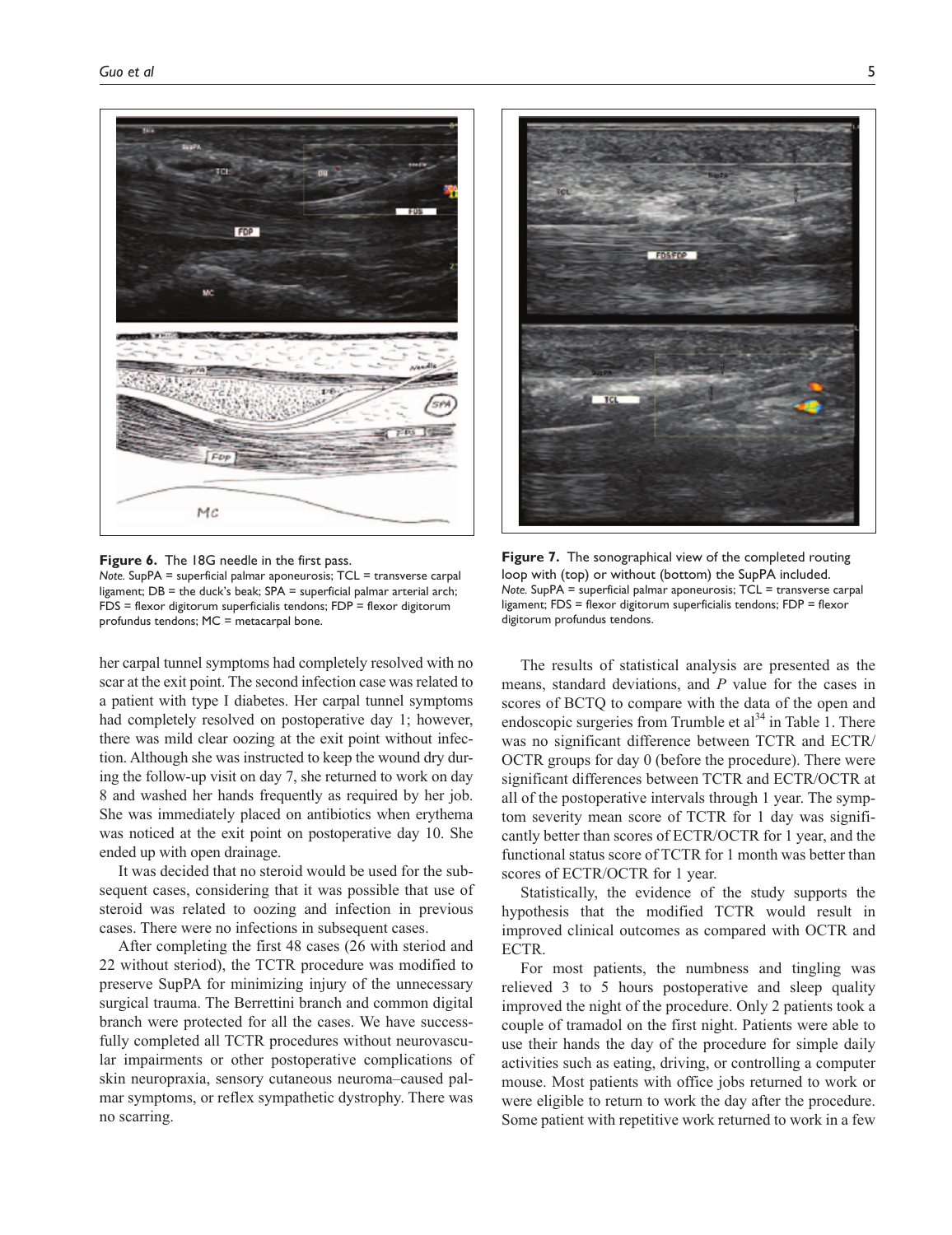| Table 1. Comparisons.                 |  |
|---------------------------------------|--|
| A: Symptom severity mean (SD) scores. |  |

| Postoperative<br>interval | Guo et al              |       | Trumble et al <sup>34</sup> |                        | Statistical significance |         |                                   |
|---------------------------|------------------------|-------|-----------------------------|------------------------|--------------------------|---------|-----------------------------------|
|                           | TCTR Mean (SD)         | Cases | Endoscopic 97 cases         | Open 95 cases          | P value                  |         |                                   |
|                           |                        |       |                             |                        | Vs endoscopic            | Vs open | <b>Note</b>                       |
| 0 <sub>day</sub>          | 3.19(0.71)             | 159   | 3.2(0.14)                   | 3.1(0.13)              | > 0.05                   | > 0.05  |                                   |
| I day                     | 1.67(0.48)             | 159   |                             |                        | 5.001                    | 5.001   | Vs Trumble's data<br>for 52 weeks |
| I to 2 weeks              | 1.64(0.44)<br>One week | 154   | 2.3(0.15)<br>Two weeks      | 3.1(0.15)<br>Two weeks | < 0.001                  | 5.001   | Vs Trumble's data<br>for 2 weeks  |
| 4 weeks                   | 1.48(0.42)             | 135   | 2.0(1.4)                    | 3.0(0.12)              | < 0.01                   | < 0.01  |                                   |
| 8 weeks                   |                        |       | 1.9(0.12)                   | 2.7(0.13)              |                          |         |                                   |
| 12 weeks                  | 1.39(0.73)             | Ш     | 1.8(0.14)                   | 2.5(0.11)              | 5.001                    | 5.001   |                                   |
| 26 weeks                  | 1.19(0.51)             | 96    | 1.7(0.13)                   | 1.8(0.1)               | 5.001                    | 5.001   |                                   |
| 52 weeks                  | 1.14(0.30)             | 41    | 1.8(0.15)                   | 1.8(0.1)               | 5.001                    | 5.001   |                                   |

B: Functional status mean (SD) scores.

| Postoperative<br>interval | Guo et al      |       | Trumble et al <sup>34</sup> |               | Statistical significance |         |                   |
|---------------------------|----------------|-------|-----------------------------|---------------|--------------------------|---------|-------------------|
|                           | TCTR Mean (SD) | Cases | Endoscopic 97<br>cases      | Open 95 cases | P value                  |         |                   |
|                           |                |       |                             |               | Vs endoscopic            | Vs open | Note              |
| 0 day                     | 2.56(0.89)     | 159   | 2.7(0.12)                   | 2.7(0.08)     | > 0.05                   | > 0.05  |                   |
| I day                     | 2.29(0.91)     | 159   |                             |               |                          |         |                   |
| I to 2 weeks              | 1.93(0.78)     | 154   | 2.2(0.11)                   | 3.0(0.11)     | 5.001                    | < 0.001 | Vs Trumble's data |
|                           | One week       |       | Two weeks                   | Two weeks     |                          |         | for 2 weeks       |
| 4 weeks                   | 1.49(0.59)     | 135   | 1.9(0.11)                   | 2.6(0.08)     | 5.001                    | < 0.001 |                   |
| 8 weeks                   |                |       | 1.9(0.13)                   | 2.5(0.12)     |                          |         |                   |
| 12 weeks                  | 1.30(0.65)     | Ш     | 1.7(0.1)                    | 2.4(0.1)      | < 0.001                  | < 0.001 |                   |
| 26 weeks                  | 1.20(0.66)     | 96    | 1.8(0.13)                   | 1.8(0.09)     | < 0.001                  | < 0.001 |                   |
| 52 weeks                  | 1.11(0.25)     | 41    | 1.7(0.1)                    | 1.7(0.11)     | < 0.001                  | 5.001   |                   |

*Note.* TCTR = thread carpal tunnel release.

days with some restrictions. Those with significantly repetitive jobs, such as factory jobs and any job with manual labor, returned to work in about 2 weeks. Two long-distance truck drivers returned to work within 4 days.

There were 8 patients who suffered from mild to moderate pillar-pain–like symptoms between 2 and 6 weeks. Sonographic evaluation revealed flexor carpi radialis tenosynovitis for 3 cases, flexor carpi ulnaris tenosynovitis for 2 cases, periostitis of hook of the hamate for 2 cases, and periostitis at the tuberosity of the trapezium for 1 case. Each case was treated with a 5-mg kenalog injection and the symptoms were completely relieved. There were 5 severe CTS cases in which patients with thenar atrophy and constant numbness and tingling in the median nerve distribution had complete tingling relief, considerable relief of numbness, and thumb function improvement with subsequent follow-ups. In addition, 4 patients with a history of needle faint and severe anxiety had the procedure successfully completed.

# **Discussion**

Based on results of statistical analyses of the scores of BCTQ, a significant improvement was reported in 24 hours for the symptom severity and 1 week for functional status  $(P < .001$ , vs day 0), compared with the traditional procedures in which there were at least 3 weeks for obvious symptom relief and 4 to 6 weeks for functional improvement. The follow-ups for 1 month, 3 months, and 6 months also showed significantly better outcomes in the short term and better long-term outcomes than that for OCTR and ECTR. There were no postoperative complications (after the discontinuation of steroids in the procedures) and no scars; recovery time was short for all the cases.

Pillar pain is the most common complication after CTR, described as the pain between the thenar and hypothenar areas of the hand. The occurrence was estimated to be 28% to 30%,<sup>20</sup> 7% to 61%,<sup>2,4,7,9,11,25,26,28</sup> 36%,<sup>8</sup> 19% for open surgery and 28% for endoscopic surgery,<sup>17</sup> or 6% to 36%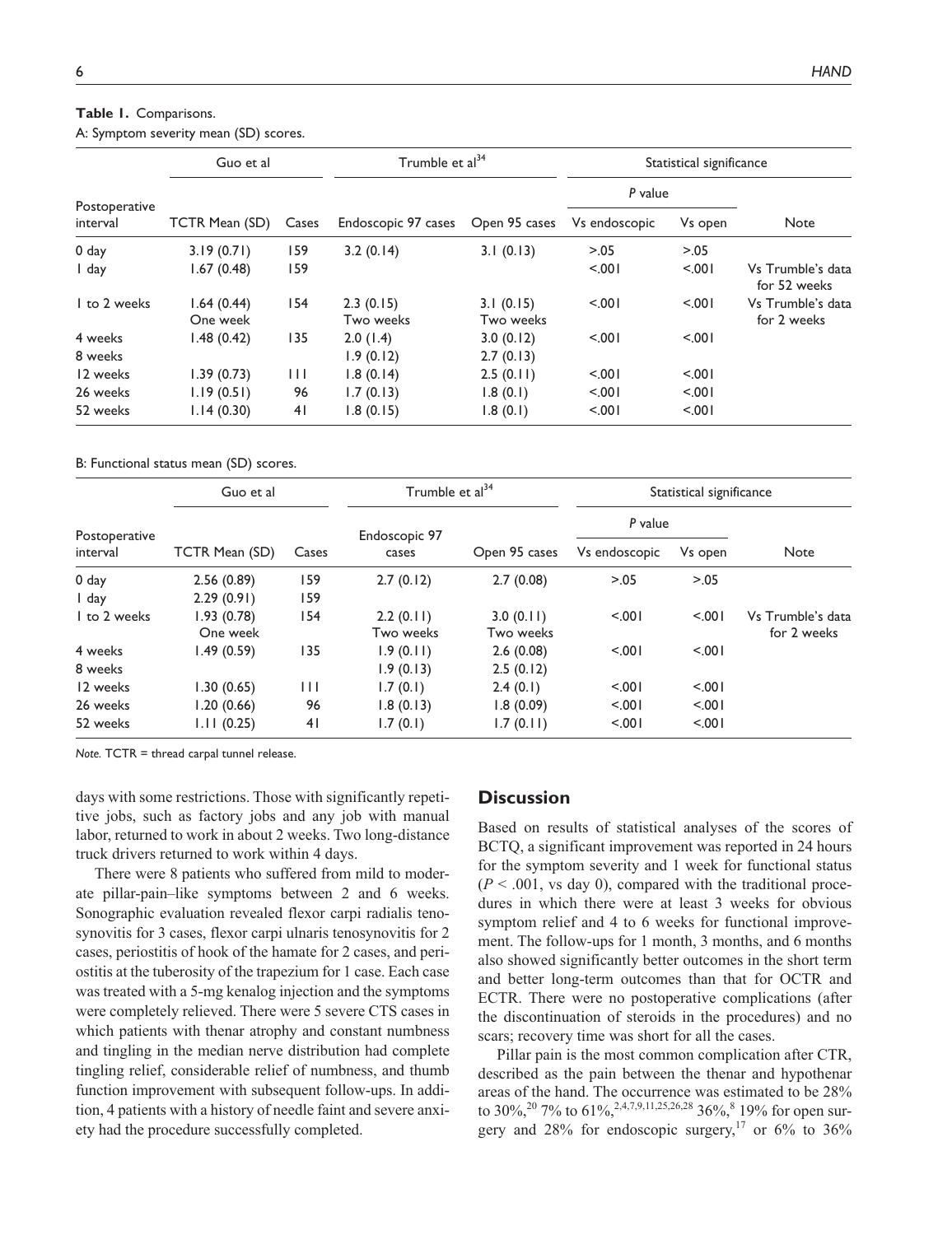regardless of the surgical technique.<sup>6</sup> Although the etiology remains elusive, Ludlow et al summarized pillar pain into four categories: ligamentous or muscular, anatomic changes in the carpal arch, neurogenic cause, and edematous changes.<sup>21</sup> Seitz et al hypothesized pillar pain was the result of a combination of ligamentous disruption with exposed nerve endings and loss of an anatomically covered carpal canal from loss of the biomechanical and neuroprotective qualities of the flexor retinaculum.<sup>31</sup> Morrell et al assumed the etiologies are related to the biomechanical consequences of CTR, including structural alterations, muscle and tendon effects, and neurogenic and edematous effects. $27$ 

The OCTR requires a relatively large incision and causes surgical trauma. The ECTR occasionally makes iatrogenic injury to the median nerve and tendons by inserting a cannula into the pressurized and diseased carpal tunnel, which also increases the deformation of the carpal tunnel.

For the present 159 cases, no patient experienced skin neuroma pain, reflex symptomatic dystrophy pain, or pillar pain, although there were 8 cases that showed some pillarpain–like symptoms. The result of zero complications was due to the extreme preciseness of TCTR, through which median nerve compression was relieved by dissecting exact TCL without injuring and disturbing adjacent structures. The postoperative swelling was minor at volar palm and wrist, especially when SupPA was preserved in the TCTR procedure.

There were cases associated with OCTR and ECTR in which injury to the Berrettini branch occurred and resulted in painful neuroma formation or alteration of the sensibility of ulnar side of middle and radial side of the ring finger.<sup>1,10,24</sup> The incidence of the Berrettini branch is reported to be 67% to 100 %.3,5,10,13,22-24,29,32,33 Kolic et al found 81 Berrettini cases from 100 dissected palms.<sup>18</sup> Many researchers mapped the Berrettini branch through different measurement or classification or defined a danger zone for avoiding iatrogenic injury.<sup>13</sup>

Ultrasound provides high-quality images and can track the whole course of the third common digital nerve from the median nerve branching off to the proper digital nerve, and the ulnar nerve and its sensory branches to ring finger and little finger, as well as Berrettini branch if it exists. In the procedure of TCTR, it is not important to identify whether the patient has Berrettini branch or which type it belongs to as the branch is under clear observation and a hydrodissecting maneuver can push the median nerve away from the TCL to create a hypoechoic fluid space between the dorsal surface of the TCL and the palmar surface of the median nerve smoothly and gently. The looping path is manipulated in the hydrodissected hypoechoic fluid space, and the Berrettini branch is excluded from the routing loop. Several Berrettini cases were encountered in the current study, and they showed no significant difference from other cases during the procedure. There was no postoperative sensory abnormality in any cases.

The study showed, through the technique of TCTR, that all of the possible postoperative complications, such as pillar pain, scar tenderness, or functional weakness, might be minimized by avoiding the unnecessary injuries and disturbances to the surrounding structures of the TCL during the procedure of decompressing the median nerve.

#### **Acknowledgments**

Many thanks to Karen W. Miller and Allison A. Reitzner for their effects in the quality monitor for the project. Thanks also to Lara Feldhausen and Cassie Toellner for assistance in language edit. Among the authors, three Guo brothers wish to remember their mother Wenying Song for her lifetime support, encourage and love.

#### **Ethical Approval**

This study was approved by our institutional review board.

#### **Statement of Human and Animal Rights**

All procedures in the study were in accordance with the ethical standards of the responsible committee on human experimentation and with the Helsinki Declaration of 1975, as revised in 2008.

#### **Statement of Informed Consent**

Informed consent was obtained from all patients for being included in the study. There is no identifying information of patients in this manuscript.

#### **Declaration of Conflicting Interests**

The author(s) declared the following potential conflicts of interest with respect to the research, authorship, and/or publication of this article: Joseph Guo has financial interest in the device for TCTR. Others have no conflict of interest.

## **Funding**

The author(s) disclosed receipt of the following financial support for the research, authorship, and/or publication of this article: Ridge & Crest Company provided the devices used in this study. Danqing Guo and Danzhu Guo received a research grant from BayCare Clinic, Green Bay, Wisconsin.

## **References**

- 1. Agee JM, Peimer CA, Pyrek JD, Walsh WE. Endoscopic carpal tunnel release: a prospective study of complications and surgical experience. *J Hand Surg Am*. 1995;20(2): 165-171.
- 2. Bande S, De Smet L, Fabry G. The results of carpal tunnel release: open versus endoscopic technique. *J Hand Surg Br*. 1994;19(1):14-17.
- 3. Bas H, Kleinert JM. Anatomic variations in sensory innervation of the hand and digits. *J Hand Surg Am*. 1999;24(6): 1171-1184.
- 4. Biyani A, Downes EM. An open twin incision technique of carpal tunnel decompression with reduced incidence of scar tenderness. *J Hand Surg Br*. 1993;18(3):331-334.
- 5. Bonnel F, Vila RM. Anatomical study of the ulnar nerve in the hand. *J Hand Surg Br*. 1985;10(2):165-168.